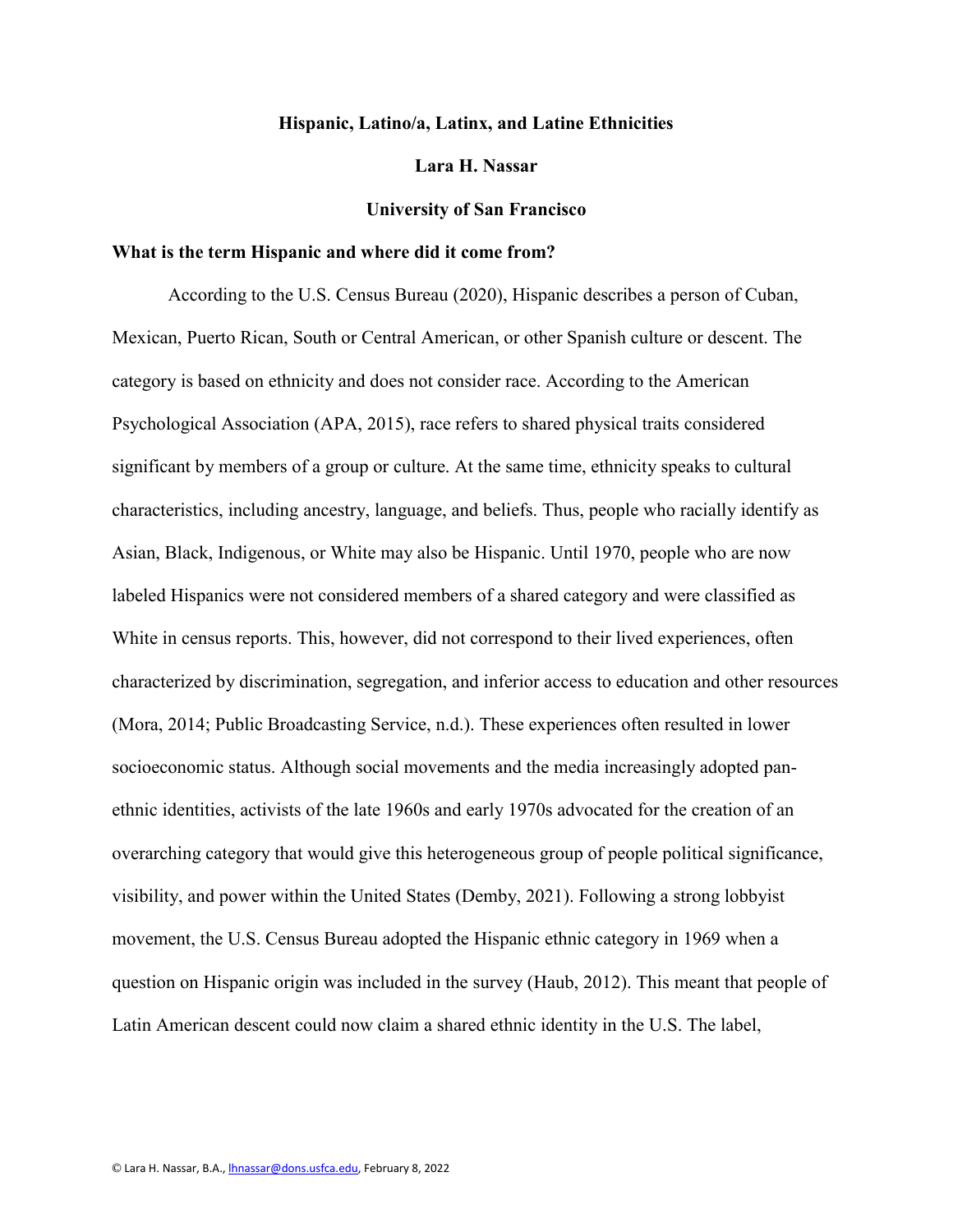nonetheless, also carries the risk of erasing the individual differences of people with starkly distinct geographical, cultural, and socioeconomic backgrounds (Mora, 2014).

### **Hispanic or Latino?**

Hispanic and Latino are often used interchangeably, yet some people emphasize that there are differences between the labels. For some, the term Hispanic identifies people descending from Spanish-speaking countries in Latin America or from Spain itself. On the other hand, Latino identifies Latin Americans regardless of language, including Portuguese-speaking Brazilians (APA, 2021; Lopez et al., 2018). Others believe that the fundamental difference between the two labels is wording: Hispanic speaks to a sense of community through a connection with Spain, whereas Latino refers to unity through a history of colonization by Spain (Mora, 2014).

There is still much controversy around the Hispanic and Latino labels, and many choose not to use them. A survey showed that 50% of Hispanics most often self-describe based on their family's country of origin, 23% employ the terms Latino or Hispanic, and another 23% see themselves as Americans (Lopez et al., 2020). When these respondents were asked which term they preferred, 32% chose Hispanic, 15% Latino, and 51% showed no preference (Lopez et al., 2020).

#### **Latino/a, Latinx, and Latine**

Spanish and other Romance languages such as Portuguese are gendered, including a masculine-feminine noun classification. The letters "a" and "o" indicate female and male respectively, with Latino referring to a man, Latina to a woman, and Latinos implying more than one person. This male-female binary excludes those who do not identify as male or female. To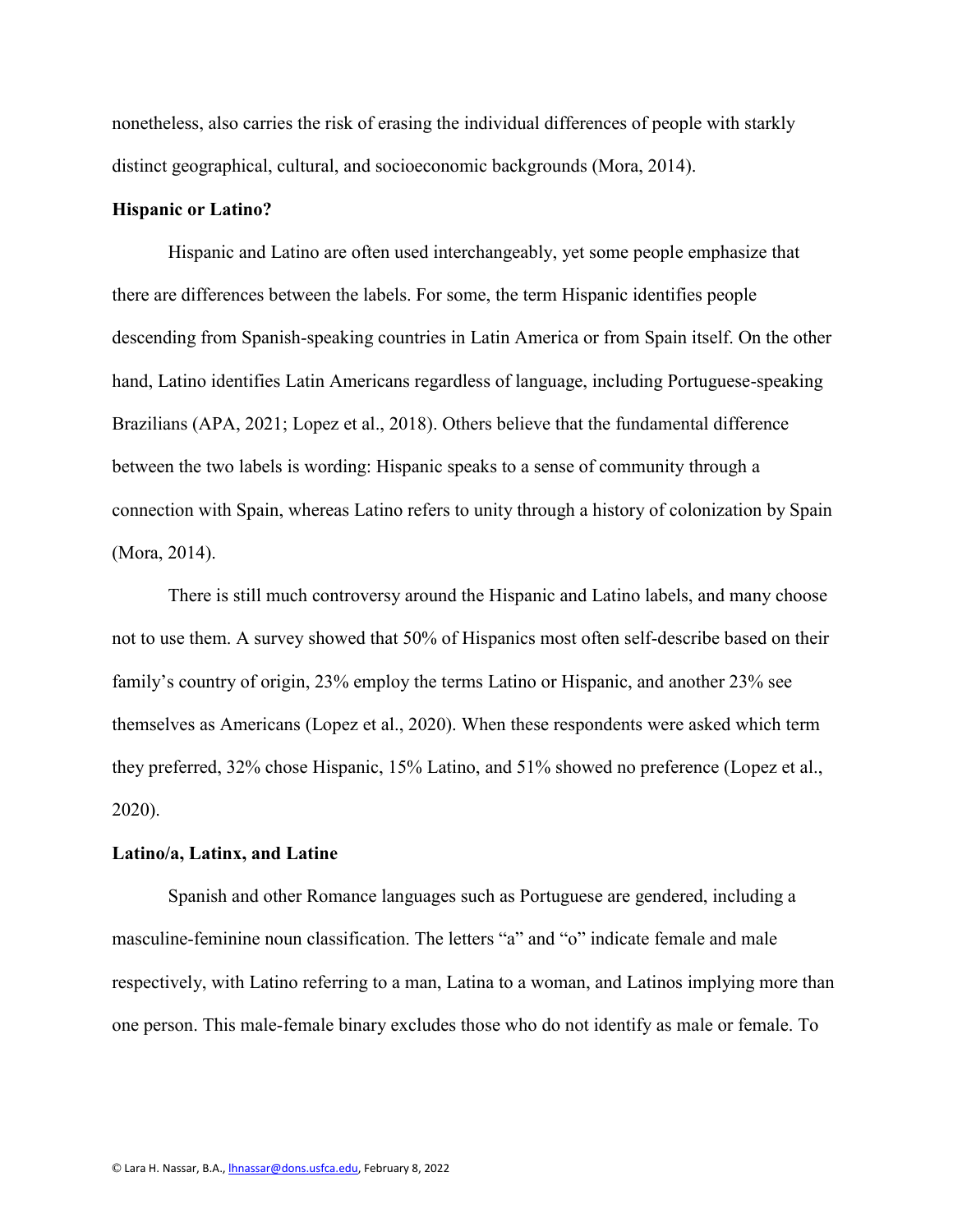address this issue, Latinx has been proposed as an alternative gender-neutral or nonbinary term to the traditional Latino/a (APA, 2021).

The American Psychological Association has adopted these changing labels. Most recently, in an effort to increase inclusivity, the National Latina/o Psychological Association (formerly the National Hispanic Psychological Association) changed their organization name to National Latinx Psychological Association and their journal name to *Journal of Latinx Psychology* (Cardemil et al., 2019). Many scholars have also moved to the gender-neutral term Latinx.

Research shows, however, that Latinx is not widely used among people of Hispanic heritage. Whereas approximately one in four are familiar with the term, only 4% use it (Bustamante et al., 2020). Moreover, some argue that "x" is difficult to pronounce and conjugate in Spanish. Latine has recently been introduced as an alternative nonbinary label that better serves speakers of Latin languages (Caraballo, 2019; Pellot, 2019). Ultimately, each person of Latin American descent or culture is entitled to self-describe using Hispanic, Latinx, Latine, another term of their choice, or no label at all.

The fourth edition of the textbook, *Psychology of Prejudice and Discrimination* (Kite, Whitley, & Wagner, 2022), typically uses the nonbinary term Latinx when discussing people who might experience prejudice due to their Latin American ethnicity. Still, the term Hispanic is also used when the research study being described used that term. Because participants in research studies often self-report their ethnicity, it is important to use the same label used in the study. In class, instructors often find themselves using multiple terms that reflect the communities where they live. For example, college-aged people in the Midwest may use the labels Hispanic or Latino, while individuals in California might use Latinx. Understanding the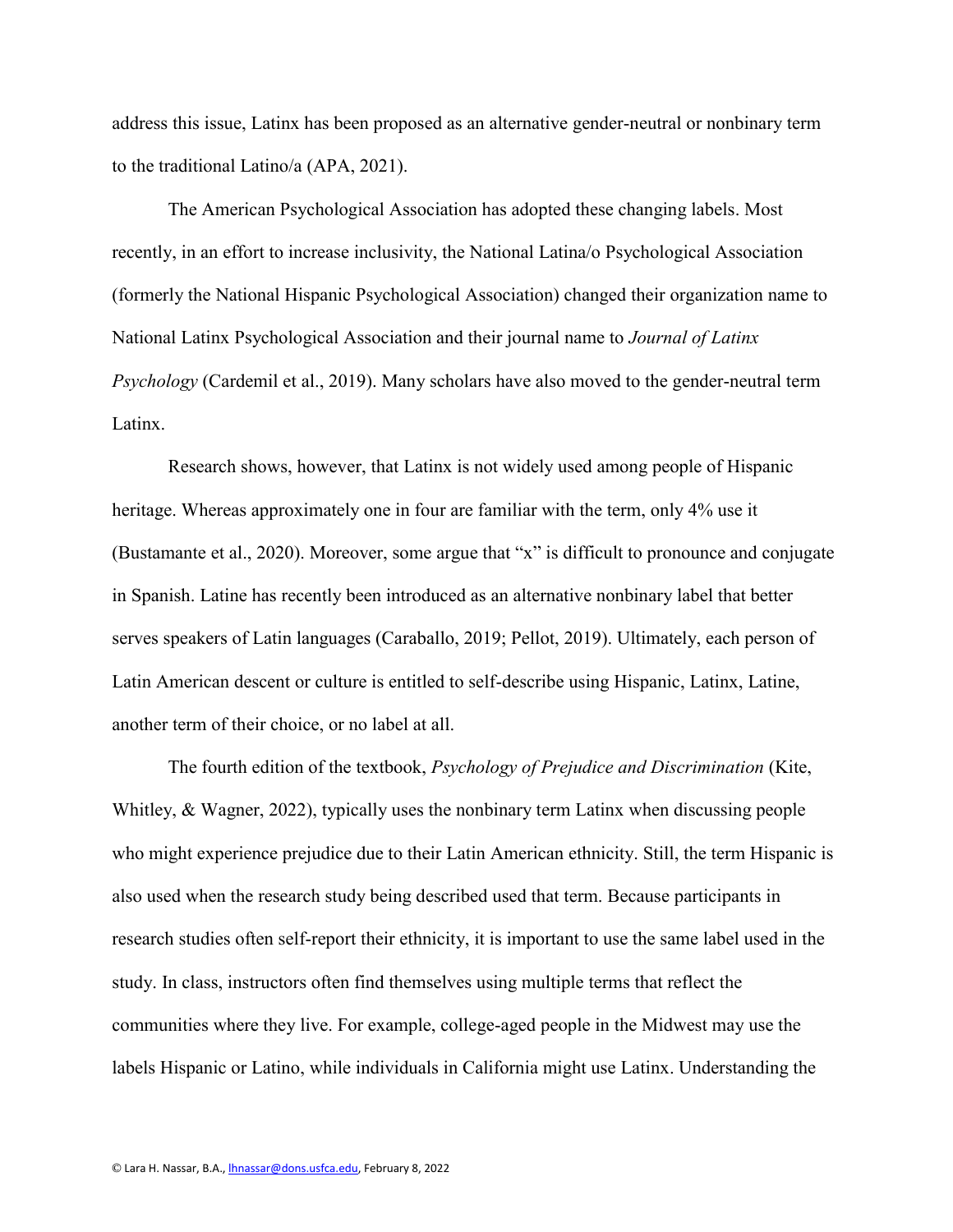changing nature of social category labels can be challenging, but respecting the labels a community wants to use is important in decreasing prejudice.

### **Educational Resources**

The following resources can be used by the instructor to further their knowledge or be shown in class and/or recommended to students:

# **Book:**

Mora, G. C. (2014). *Making Hispanics: How activists, bureaucrats, and media constructed a new American.* The University of Chicago Press.

# **Podcast:**

Demby, G. (Host). (2021, September 22). Who you calling 'Hispanic'? [Audio podcast episode]. In *Code Switch*. NPR. https://www.npr.org/2021/09/20/1039053932/who-you-callinghispanic?t=1646728693498

### **Videos:**

UCTVTips (2015, August 25). *Latino vs Hispanic - Constructing a new America* [Video].

YouTube. <https://www.youtube.com/watch?v=c1ueEvQXp6w>

HuffPost (2020, September 28). *Who Is 'Latinx' For?* [Video]. YouTube[.](https://www.youtube.com/watch?v=7ayxrOHvR8E)

<https://www.youtube.com/watch?v=7ayxrOHvR8E>

UC Davis Social Sciences (2015, April, 30). *Making Hispanics: How activists, bureaucrats, and media constructed a new American* [Video]. YouTube[.](https://www.youtube.com/watch?v=bTjeAAlN0l8) <https://www.youtube.com/watch?v=bTjeAAlN0l8>

### **References**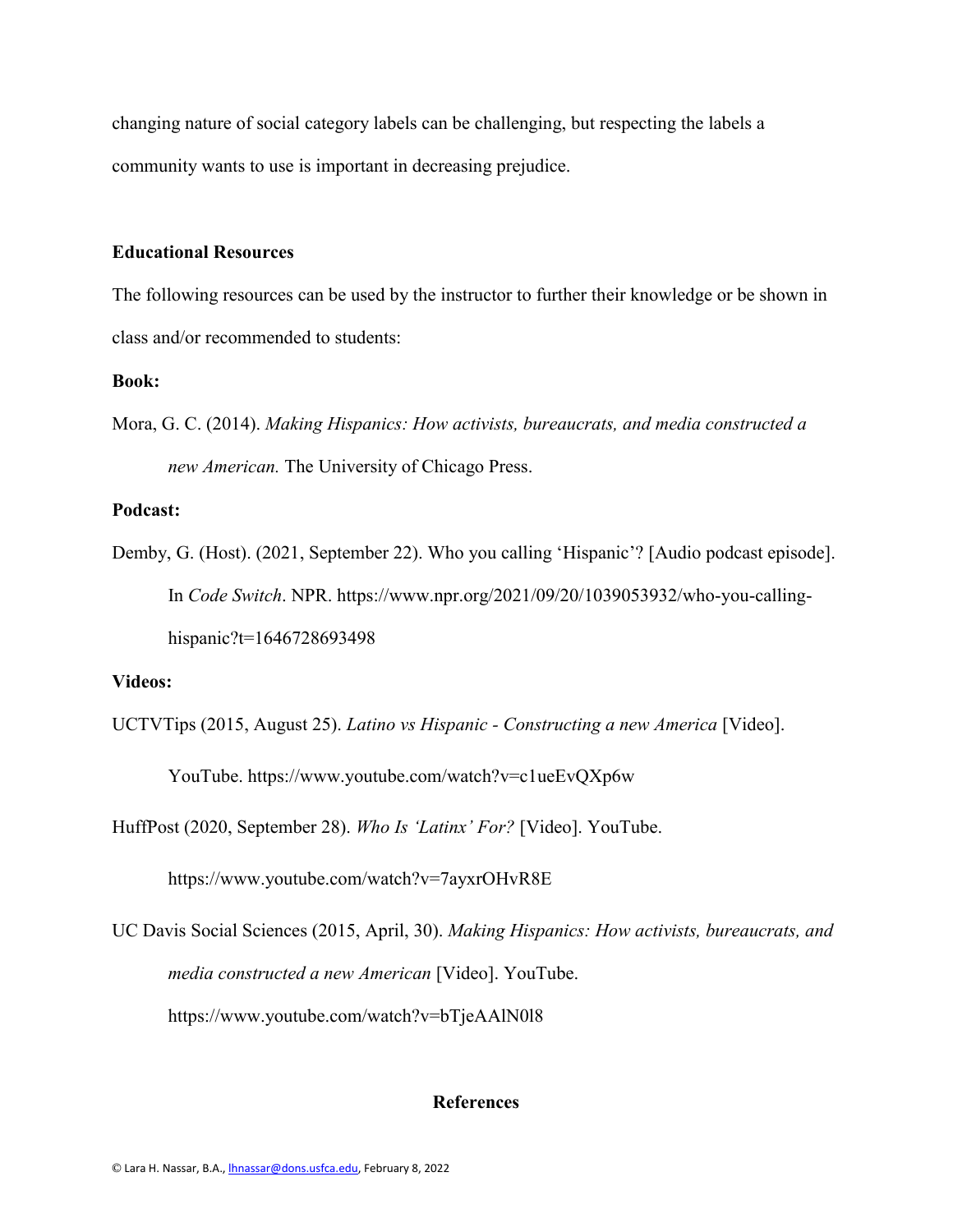- American Psychological Association. (2019, September). *Racial and ethnic identity*. https://apastyle.apa.org/style-grammar-guidelines/bias-free-language/racial-ethnicminorities
- American Psychological Association. (2021). *Inclusive language guidelines.*  https://www.apa.org/about/apa/equity- diversity-inclusion/language-guidelines.pdf

Bustamante, L., Mora, L., & Lopez, M. H. (2020, August 11). *About one-in four U.S. Hispanics have heard of Latinx, but just 3% use it. Young Hispanic women are among the most likely to use the term.* Pew Research Center.

https://www.pewresearch[.org/hispanic/2020/08/11/about-one-in-four-u-s-hispanics-have](https://www.pewresearch.org/hispanic/2020/08/11/about-one-in-four-u-s-hispanics-have-heard-of-latinx-but-just-3-use-it/)[heard-of-latinx-but-just-3-use-it/.](https://www.pewresearch.org/hispanic/2020/08/11/about-one-in-four-u-s-hispanics-have-heard-of-latinx-but-just-3-use-it/)

- Caraballo, E. L. (2019, October 24). *This comic breaks down Latinx vs. Latino for this who want to be gender inclusive.* Remezcla. [https://remezcla.com/culture/latinx-latine-comic/.](https://remezcla.com/culture/latinx-latine-comic/)
- Cardemil, E. V., Millán, F., & Aranda, E. (2019). A new, more inclusive name: The Journal of Latinx Psychology. *Journal of Latinx Psychology*, *7*, 1–5.
- Demby, G. (Host). (2021, September 22). Who you calling 'Hispanic'? [Audio podcast episode]. In Code Switch. NPR. https://www.npr.org/2021/09/20/1039053932/who-you-callinghispanic?t=1646728693498
- Haub, C. (2012, November 7). Changing the way U.S. Hispanics are counted. PRB. <https://www.prb.org/resources/changing-the-way-u-s-hispanics-are-counted/>
- Lopez, M. H., Krogstad, J. M., Passel, J. S. (2020, September 15). *Who is Hispanic?* Pew Research Center. https://www.pewresearch.org/fact-tank/2020/09/15/who-is-hispanic/
- Mora, G. C. (2014). *Making Hispanics: How activists, bureaucrats, and media constructed a new American.* The University of Chicago Press.